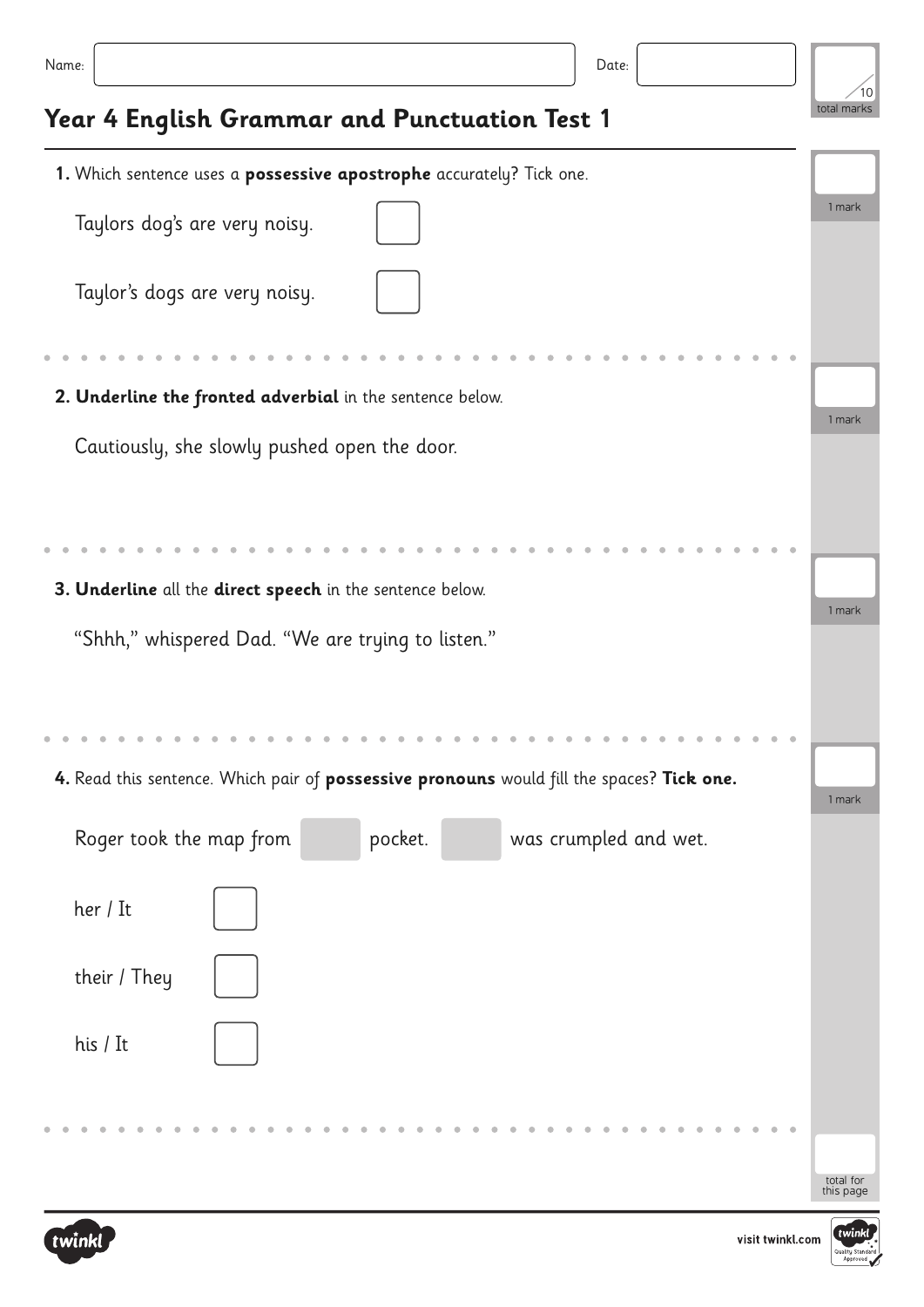**5.** The passage below has an error in it. **Underline** the error and **write the correction** in the box.

There are no seats anywhere. We should of come earlier.

**6.** Read the sentences below. **Add a comma** after each fronted adverbial.

After a long and often chilly spring we are finally experiencing some warm weather.

According to local weather forecaster Sunni Shine the good weather could be with us for weeks.

Speaking to us from the weather centre Sunni urged everyone to remember the importance of applying sunscreen when going outdoors.

**7. Circle the determiners** in the sentence below.

The Christmas tree in the marketplace gets bigger every year.

total for this page

1 mark

1 mark

1 mark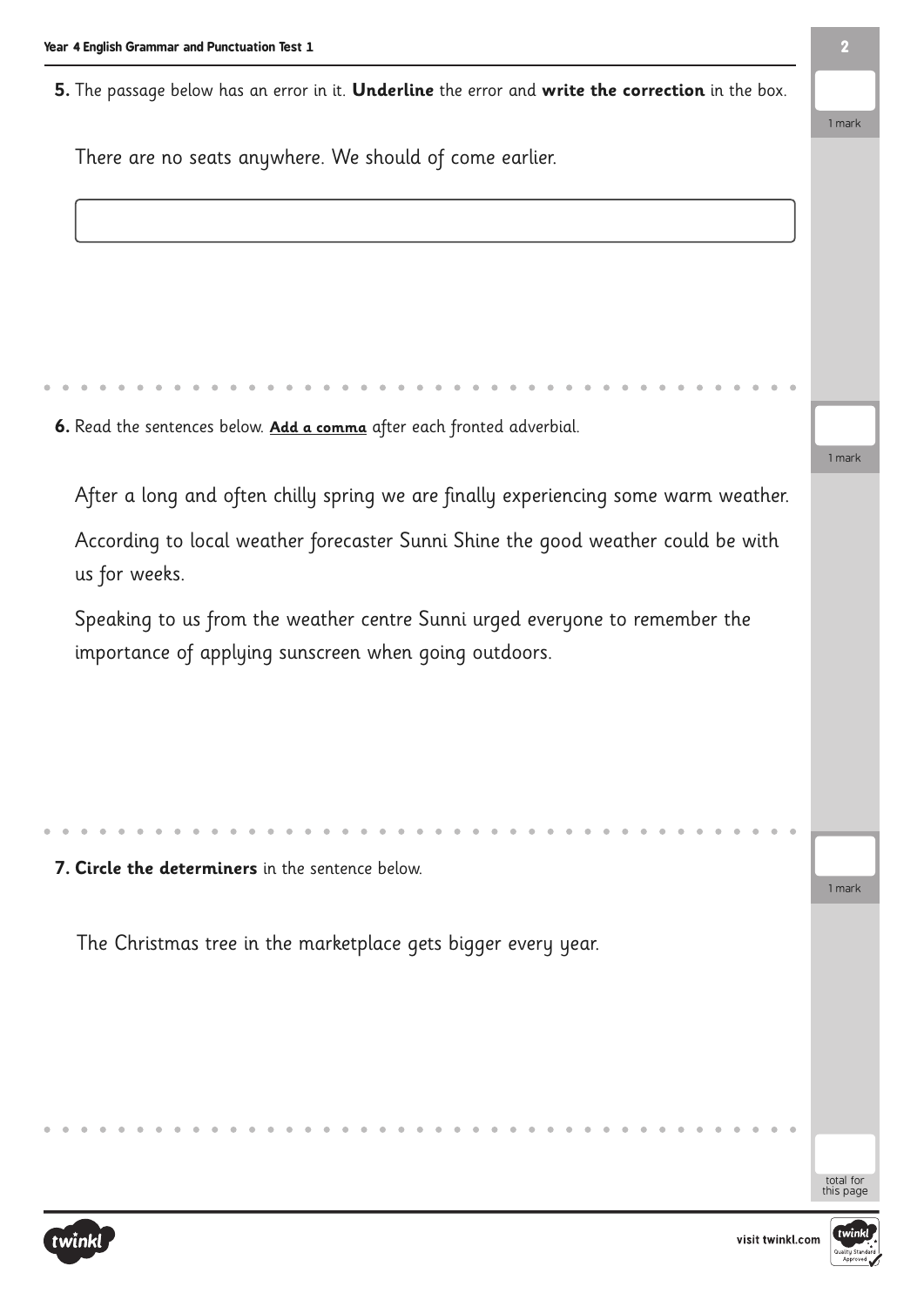**8.** Read the passage. Which **pronoun** fits in both of these sentence? Write it in the boxes.

Jamie had a day at home as school was closed.

It was a sunny day so dad took  $\vert$  to the beach.

Dad also bought  $|$  an ice-cream.

**9.** Which sentence uses Standard English? **Tick one.**

We was all really excited about our holiday.

We is all really excited about our holiday.

We are all really excited about our holiday.

**10. Underline** the **noun phrase** in the sentence below.

I sat next to the friendly lady with brown curly hair.

\*\*END OF TEST\*\*





total for<br>this page

1 mark

**3**

1 mark

1 mark